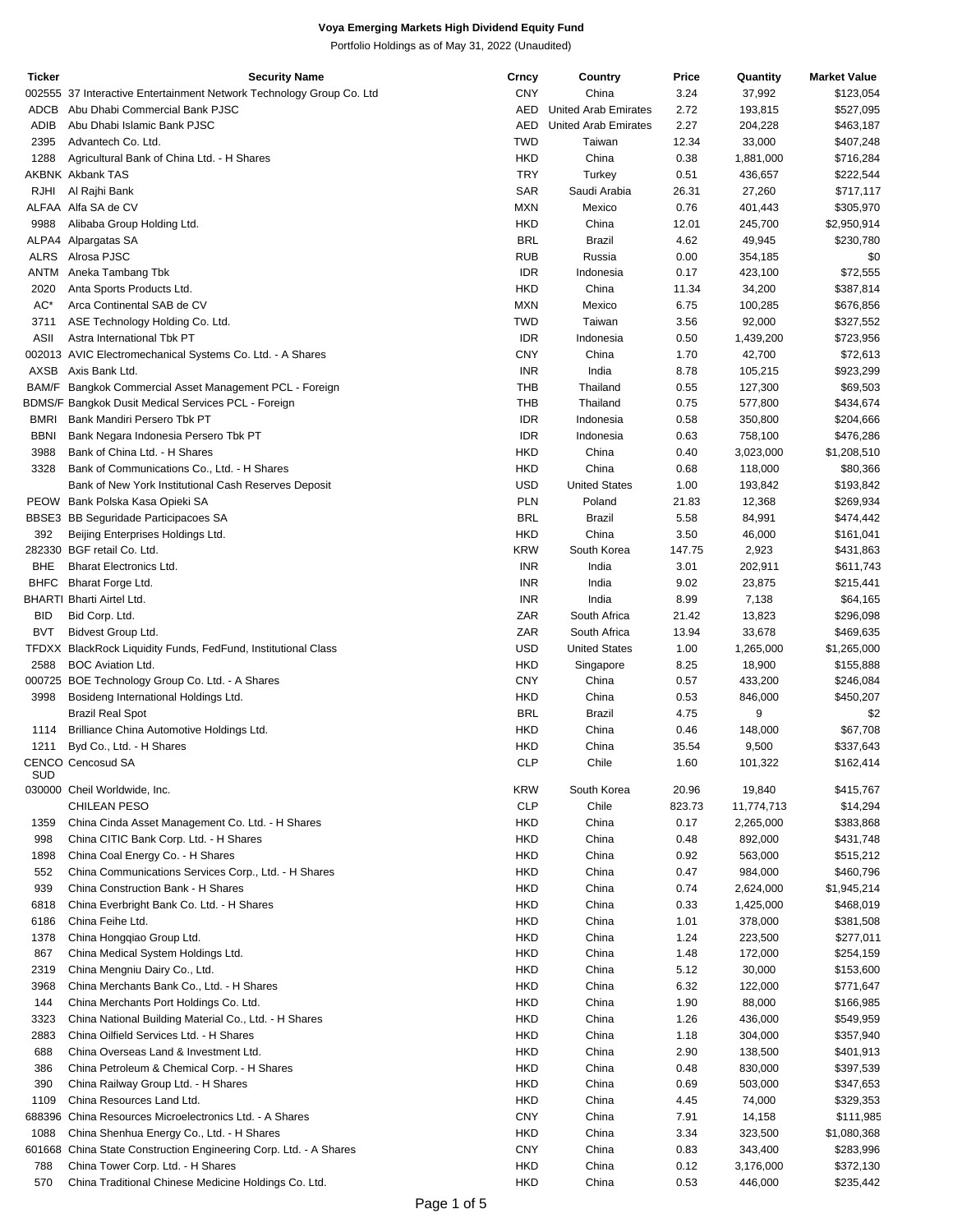| Ticker       | <b>Security Name</b>                                        | Crncy      | Country                     | Price  | Quantity    | <b>Market Value</b> |
|--------------|-------------------------------------------------------------|------------|-----------------------------|--------|-------------|---------------------|
| 354          | Chinasoft International Ltd.                                | <b>HKD</b> | China                       | 0.92   | 84,000      | \$77,196            |
|              | <b>CHINESE YUAN</b>                                         | <b>CNY</b> | China                       | 6.66   | 94,526      | \$14,200            |
|              |                                                             |            |                             |        |             |                     |
| <b>CIFC</b>  | Cholamandalam Investment and Finance Co. Ltd.               | <b>INR</b> | India                       | 8.70   | 11,891      | \$103,496           |
|              | 000625 Chongqing Changan Automobile Co. Ltd. - A Shares     | <b>CNY</b> | China                       | 2.09   | 49,700      | \$103,909           |
|              | CMIG4 Cia Energetica de Minas Gerais                        | <b>BRL</b> | Brazil                      | 2.44   | 223,177     | \$544,729           |
|              | CSNA3 Cia Siderurgica Nacional S.A.                         | <b>BRL</b> | <b>Brazil</b>               | 4.58   | 76,779      | \$351,378           |
|              | CIPLA Cipla Ltd.                                            | <b>INR</b> | India                       | 12.77  | 41,378      | \$528,211           |
|              |                                                             |            |                             |        |             |                     |
| 6030         | CITIC Securities Co. Ltd. - H Shares                        | <b>HKD</b> | China                       | 2.16   | 214,000     | \$463,171           |
|              | 097950 CJ CheilJedang Corp.                                 | <b>KRW</b> | South Korea                 | 316.81 | 453         | \$143,513           |
|              | 001040 CJ Corp.                                             | <b>KRW</b> | South Korea                 | 68.76  | 8,870       | \$609,894           |
| <b>CLS</b>   | Clicks Group Ltd.                                           | ZAR        | South Africa                | 19.46  | 8,018       | \$156,052           |
|              |                                                             |            |                             |        |             |                     |
|              | KOFUBL Coca-Cola Femsa SAB de CV - Unit                     | <b>MXN</b> | Mexico                      | 5.97   | 14,308      | \$85,482            |
|              | CBQK Commercial Bank PQSC                                   | QAR        | Qatar                       | 1.94   | 301,556     | \$584,688           |
| COMI         | Commercial International Bank Egypt SAE                     | <b>EGP</b> | Egypt                       | 2.22   | 180,788     | \$401,048           |
| <b>CCRI</b>  | Container Corp. Of India Ltd.                               | <b>INR</b> | India                       | 8.36   | 51,619      | \$431,277           |
| 1199         | COSCO Shipping Ports, Ltd.                                  | <b>HKD</b> | China                       | 0.75   | 182,000     | \$137,234           |
|              |                                                             |            |                             |        |             |                     |
| 1093         | CSPC Pharmaceutical Group Ltd.                              | <b>HKD</b> | China                       | 1.07   | 603,360     | \$644,675           |
|              | <b>CURRENCY CONTRACT - USD</b>                              | <b>CNY</b> | <b>United States</b>        | 6.66   | (94, 526)   | (\$14,200)          |
|              | <b>CURRENCY CONTRACT - USD</b>                              | <b>HKD</b> | <b>United States</b>        | 7.85   | (30, 940)   | (\$3,943)           |
|              | <b>CURRENCY CONTRACT - USD</b>                              | <b>HUF</b> | <b>United States</b>        | 369.59 | (4,765,469) | (\$12,894)          |
|              |                                                             |            |                             |        |             |                     |
|              | <b>CURRENCY CONTRACT - USD</b>                              | <b>USD</b> | <b>United States</b>        | 1.00   | 31,011      | \$31,011            |
|              | 002030 Daan Gene Co. Ltd. - A Shares                        | <b>CNY</b> | China                       | 2.64   | 32,979      | \$87,062            |
| 3799         | Dali Foods Group Co. Ltd.                                   | <b>HKD</b> | China                       | 0.50   | 412,500     | \$207,748           |
|              | DERIVATIVES COLLAT BNP                                      | <b>USD</b> | <b>United States</b>        | 100.00 | 310,000     | \$310,000           |
|              |                                                             | <b>CNY</b> | China                       | 4.77   |             |                     |
|              | 000423 Dong-E-E-Jiao Co. Ltd. - A Shares                    |            |                             |        | 73,900      | \$352,213           |
|              | 139480 E-Mart, Inc.                                         | <b>KRW</b> | South Korea                 | 93.35  | 2,631       | \$245,593           |
|              | EAST Eastern Co. SAE                                        | <b>EGP</b> | Egypt                       | 0.57   | 225,162     | \$128,142           |
|              | EEM C41.1400 2022-06-17                                     | <b>USD</b> | <b>United States</b>        | 1.70   | (308, 702)  | (\$524,661)         |
|              | EEM US C42.38 06/03/22                                      | <b>USD</b> | <b>United States</b>        | 0.57   | (309, 108)  | (\$177,634)         |
|              |                                                             |            |                             |        |             |                     |
|              | EGCO/F Electricity Generating PCL - Foreign                 | <b>THB</b> | Thailand                    | 5.25   | 64,900      | \$341,035           |
|              | <b>EMAAR Emaar Properties PJSC</b>                          | <b>AED</b> | <b>United Arab Emirates</b> | 1.55   | 562,133     | \$872,992           |
| 3529         | eMemory Technology, Inc.                                    | <b>TWD</b> | Taiwan                      | 52.49  | 4,000       | \$209,974           |
|              | <b>EMIRAT Emirates NBD Bank PJSC</b>                        | <b>AED</b> | <b>United Arab Emirates</b> | 3.58   | 158,768     | \$568,343           |
| ES           |                                                             |            |                             |        |             |                     |
|              | 600803 ENN Natural Gas Co. Ltd. - A Shares                  | <b>CNY</b> | China                       | 2.74   | 85,450      | \$234,426           |
|              |                                                             |            |                             |        |             |                     |
|              | EQTL3 Equatorial Energia SA                                 | <b>BRL</b> | <b>Brazil</b>               | 4.98   | 55,960      | \$278,708           |
| EEC          | Etihad Etisalat Co.                                         | <b>SAR</b> | Saudi Arabia                | 10.47  | 68,552      | \$717,670           |
|              | <b>EURO</b>                                                 | <b>EUR</b> | Eurozone                    | 0.93   | 1,028       | \$1,103             |
| 2603         | Evergreen Marine Corp. Taiwan Ltd.                          | <b>TWD</b> | Taiwan                      | 4.79   | 99,000      | \$474,171           |
|              |                                                             | ZAR        |                             |        |             |                     |
| EXX          | Exxaro Resources Ltd.                                       |            | South Africa                | 14.18  | 32,711      | \$463,931           |
|              | <b>FALAB</b> Falabella SA                                   | <b>CLP</b> | Chile                       | 2.93   | 87,980      | \$257,618           |
|              | FUNO11 Fibra Uno Administracion SA de CV                    | <b>MXN</b> | Mexico                      | 1.05   | 447,882     | \$469,263           |
|              | FEMSA Fomento Economico Mexicano SAB de CV - Unit           | MXN        | Mexico                      | 7.48   | 119,637     | \$895,127           |
| UBD          |                                                             |            |                             |        |             |                     |
|              | 603444 G-bits Network Technology Xiamen Co. Ltd. - A Shares | <b>CNY</b> | China                       | 48.48  | 1,300       | \$63,027            |
|              |                                                             |            |                             |        |             |                     |
| GAIL         | GAIL India Ltd.                                             | <b>INR</b> | India                       | 1.89   | 183,895     | \$348,269           |
|              | GGBR4 Gerdau SA                                             | <b>BRL</b> | <b>Brazil</b>               | 6.08   | 35,099      | \$213,287           |
| 1776         | GF Securities Co. Ltd. - H Shares                           | <b>HKD</b> | China                       | 1.32   | 202,800     | \$267,889           |
| 6488         | Globalwafers Co. Ltd.                                       | TWD        | Taiwan                      | 21.46  | 9,000       | \$193,108           |
| GFI          | Gold Fields Ltd.                                            | ZAR        | South Africa                | 9.58   | 5,898       | \$56,478            |
|              |                                                             |            |                             |        |             |                     |
|              | <b>GRASIM Grasim Industries Ltd.</b>                        | <b>INR</b> | India                       | 18.29  | 37,371      | \$683,511           |
| GRT          | Growthpoint Properties Ltd.                                 | ZAR        | South Africa                | 0.92   | 448,227     | \$412,591           |
|              | BIMBOA Grupo Bimbo SAB de CV                                | <b>MXN</b> | Mexico                      | 3.28   | 177,442     | \$581,901           |
|              | 006360 GS Engineering & Construction Corp.                  | <b>KRW</b> | South Korea                 | 32.04  | 11,429      | \$366,194           |
|              |                                                             |            |                             |        |             |                     |
| <b>GTCAP</b> | GT Capital Holdings, Inc.                                   | PHP        | Philippines                 | 9.58   | 29,760      | \$284,968           |
| 6690         | Haier Smart Home Co. Ltd. - H Shares                        | <b>HKD</b> | China                       | 3.56   | 146,000     | \$519,079           |
| 6837         | Haitong Securities Co. Ltd. - H Shares                      | <b>HKD</b> | China                       | 0.71   | 513,200     | \$363,459           |
|              | 086790 Hana Financial Group, Inc.                           | <b>KRW</b> | South Korea                 | 39.99  | 24,873      | \$994,753           |
|              |                                                             |            |                             |        |             |                     |
| 3347         | Hangzhou Tigermed Consulting Co. Ltd. - H Shares            | <b>HKD</b> | China                       | 9.64   | 6,700       | \$64,596            |
| <b>HAP</b>   | HAP Seng Consolidated Bhd                                   | MYR        | Malaysia                    | 1.90   | 40,000      | \$75,825            |
| <b>HCLT</b>  | HCL Technologies Ltd.                                       | <b>INR</b> | India                       | 13.34  | 16,305      | \$217,437           |
| <b>HNDL</b>  | Hindalco Industries Ltd.                                    | <b>INR</b> | India                       | 5.44   | 114,654     | \$623,473           |
| 2317         | HON HAI Precision Industry Co., Ltd.                        | <b>TWD</b> | Taiwan                      | 3.88   | 56,000      | \$217,130           |
|              |                                                             |            |                             |        |             |                     |
|              | HONG KONG DOLLAR                                            | <b>HKD</b> | Hong Kong                   | 7.85   | 248,118     | \$31,619            |
| HLBK         | Hong Leong Bank Bhd                                         | <b>MYR</b> | Malaysia                    | 4.81   | 77,400      | \$372,053           |
| <b>HLFG</b>  | Hong Leong Financial Group Bhd                              | <b>MYR</b> | Malaysia                    | 4.61   | 25,900      | \$119,370           |
| 336          | Huabao International Holdings Ltd.                          | <b>HKD</b> | China                       | 0.54   | 374,000     | \$201,130           |
|              |                                                             |            |                             |        |             |                     |
| 6886         | Huatai Securities Co. Ltd. - H Shares                       | <b>HKD</b> | China                       | 1.40   | 286,200     | \$400,559           |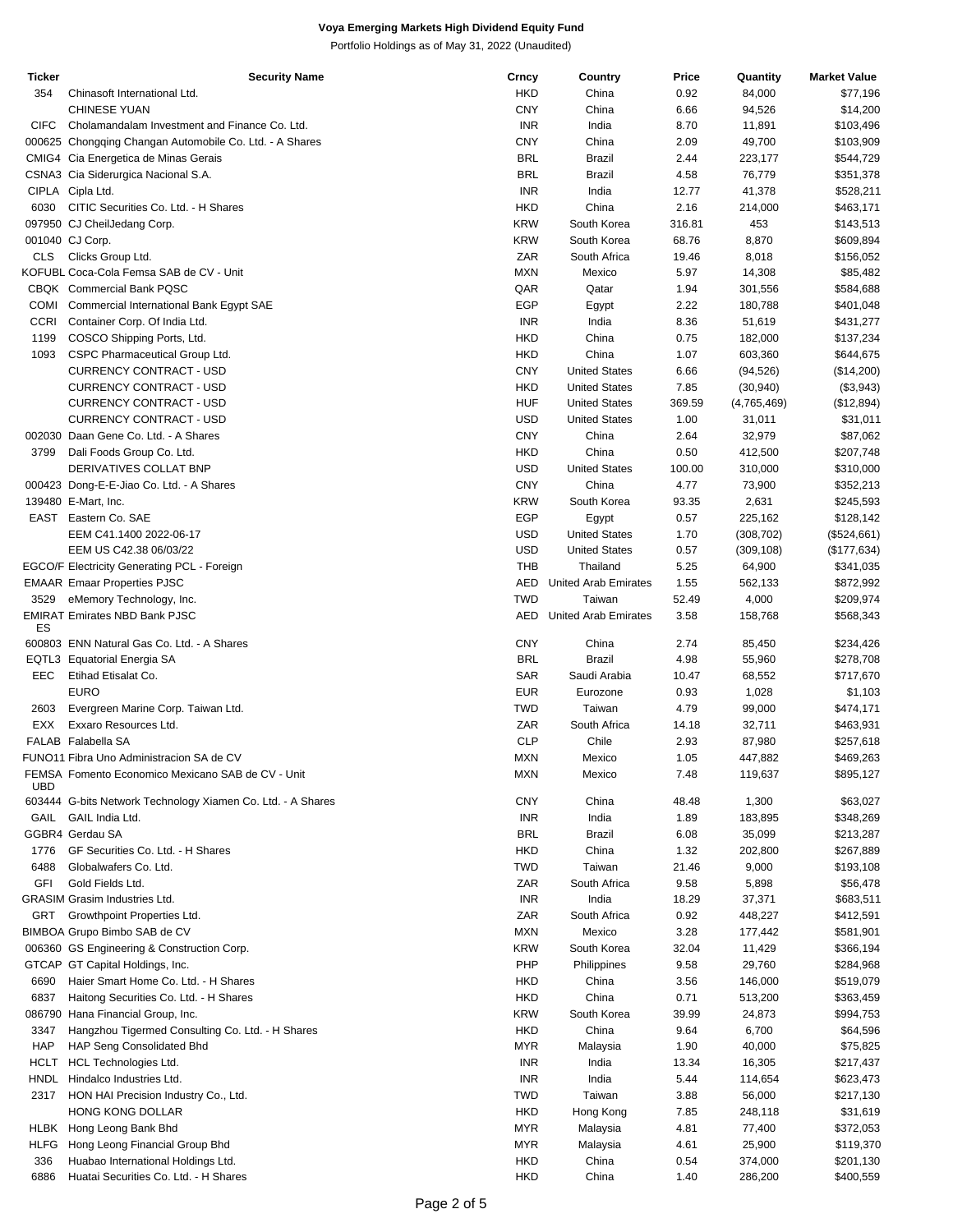| <b>HUF</b><br><b>HUNGARIAN FORINT</b><br>369.59<br>Hungary<br><b>KRW</b><br>000720 Hyundai Engineering & Construction Co. Ltd.<br>South Korea<br>34.86<br><b>KRW</b><br>086280 Hyundai Glovis Co., Ltd.<br>South Korea<br>170.63<br><b>KRW</b><br>012330 Hyundai Mobis Co. Ltd.<br>South Korea<br>175.66<br><b>KRW</b><br>005380 Hyundai Motor Co.<br>South Korea<br>152.38<br><b>KRW</b><br>004020 Hyundai Steel Co.<br>South Korea<br>33.18<br><b>ICICIBC ICICI Bank Ltd.</b><br><b>INR</b><br>India<br>9.63<br>ZAR<br>IMP<br>Impala Platinum Holdings Ltd.<br>South Africa<br>13.63<br><b>INKP</b><br><b>IDR</b><br>Indah Kiat Pulp & Paper Tbk PT<br>Indonesia<br>0.57<br><b>INR</b><br><b>INDIAN RUPEE</b><br>India<br>77.64<br><b>THB</b><br>IVL/F<br>Indorama Ventures PCL - Foreign<br>Thailand<br>1.43<br><b>HKD</b><br>1398<br>Industrial & Commercial Bank of China - H Shares<br>China<br>0.60<br><b>CNY</b><br>601166 Industrial Bank Co. Ltd. - A Shares<br>China<br>2.95<br><b>KRW</b><br>South Korea<br>9.09<br>024110 Industrial Bank Of Korea<br>QAR<br><b>IQCD</b><br><b>Industries Qatar QSC</b><br>Qatar<br>5.03<br><b>INFO</b><br><b>INR</b><br>Infosys Ltd.<br>India<br>19.30<br><b>CNY</b><br>300677<br>China<br>4.13<br>Intco Medical Technology Co. Ltd. - A Shares<br><b>RUB</b><br><b>IRAO</b><br>Inter RAO UES PJSC<br>Russia<br>0.00<br>PHP<br>ICT<br>Philippines<br>4.14<br>International Container Terminal Services, Inc.<br><b>USD</b><br>EEM<br>iShares MSCI Emerging Markets ETF<br><b>Emerging Markets</b><br>42.64<br>ITSA4<br><b>BRL</b><br>Itausa SA<br>2.01<br>Brazil<br><b>ITC</b><br><b>ITC Ltd.</b><br><b>INR</b><br>India<br>3.47<br>300529 Jafron Biomedical Co. Ltd. - A Shares<br><b>CNY</b><br>China<br>6.59<br><b>CNY</b><br>603816 Jason Furniture Hangzhou Co. Ltd. - A Shares<br>China<br>9.57<br><b>HKD</b><br>9618<br>JD.com, Inc. - Class A<br>China<br>28.09<br><b>CNY</b><br>000656 Jinke Properties Group Co. Ltd. - A Shares<br>China<br>0.47<br><b>CNY</b><br>600380 Joincare Pharmaceutical Group Industry Co. Ltd. - A Shares<br>China<br>1.78<br>YY<br><b>USD</b><br>JOYY, Inc.<br>China<br>42.39<br><b>JUBI</b><br><b>INR</b><br>India<br>7.07<br>Jubilant Foodworks Ltd.<br><b>EUR</b><br><b>BELA</b><br>Jumbo SA<br>Greece<br>16.62<br><b>KLBF</b><br>Kalbe Farma Tbk PT<br><b>IDR</b><br>Indonesia<br>0.11<br>South Korea<br>105560 KB Financial Group, Inc.<br><b>KRW</b><br>48.87<br><b>KRW</b><br>000270 Kia Corp.<br>South Korea<br>68.99<br>148<br><b>HKD</b><br>China<br>4.78<br>Kingboard Holdings Ltd.<br><b>HKD</b><br>3888<br>Kingsoft Corp. Ltd.<br>China<br>3.35<br><b>CNY</b><br>600519 Kweichow Moutai Co. Ltd. - A Shares<br>China<br>270.29<br>${\sf LH/F}$<br><b>THB</b><br>Land & Houses PCL - Foreign<br>Thailand<br>0.26<br>LT.<br><b>INR</b><br>India<br>Larsen & Toubro Ltd.<br>21.18<br>992<br><b>HKD</b><br>Lenovo Group Ltd.<br>China<br>0.99<br>South Korea<br>066570 LG Electronics, Inc.<br><b>KRW</b><br>84.35<br><b>KRW</b><br>032640 LG Uplus Corp.<br>South Korea<br>11.18<br><b>HKD</b><br>7.80<br>2331<br>Li Ning Co. Ltd.<br>China<br><b>KRW</b><br>023530 Lotte Shopping Co. Ltd.<br>South Korea<br>81.79<br>LKOH Lukoil PJSC<br><b>RUB</b><br>0.00<br>Russia<br><b>USD</b><br><b>MGNT</b><br>Magnit PJSC<br>0.00<br>Russia<br><b>INR</b><br>India<br>MМ<br>Mahindra & Mahindra Ltd.<br>13.23<br><b>MYR</b><br>MAY<br>Malaysia<br>2.08<br>Malayan Banking BHD<br>QAR<br>MARK Masraf Al Rayan<br>Qatar<br>1.29<br>2454<br><b>TWD</b><br>MediaTek, Inc.<br>Taiwan<br>30.92<br><b>MXN</b><br>2.89<br>MEGAC Megacable Holdings SAB de CV - Unit<br>Mexico<br>PO<br><b>HKD</b><br>3690<br>Meituan Class B<br>China<br>23.47<br>QAR<br><b>MPHC</b><br>Mesaieed Petrochemical Holding Co.<br>Qatar<br>0.74<br>PHP<br>MBT<br>Metropolitan Bank & Trust Co.<br>Philippines<br>1.05<br><b>MEXICAN NUEVO PESO</b><br><b>MXN</b><br>Mexico<br>19.68<br><b>HKD</b><br>China<br>909<br>Ming Yuan Cloud Group Holdings Ltd.<br>1.23<br><b>MBT</b><br><b>USD</b><br>0.00 |
|------------------------------------------------------------------------------------------------------------------------------------------------------------------------------------------------------------------------------------------------------------------------------------------------------------------------------------------------------------------------------------------------------------------------------------------------------------------------------------------------------------------------------------------------------------------------------------------------------------------------------------------------------------------------------------------------------------------------------------------------------------------------------------------------------------------------------------------------------------------------------------------------------------------------------------------------------------------------------------------------------------------------------------------------------------------------------------------------------------------------------------------------------------------------------------------------------------------------------------------------------------------------------------------------------------------------------------------------------------------------------------------------------------------------------------------------------------------------------------------------------------------------------------------------------------------------------------------------------------------------------------------------------------------------------------------------------------------------------------------------------------------------------------------------------------------------------------------------------------------------------------------------------------------------------------------------------------------------------------------------------------------------------------------------------------------------------------------------------------------------------------------------------------------------------------------------------------------------------------------------------------------------------------------------------------------------------------------------------------------------------------------------------------------------------------------------------------------------------------------------------------------------------------------------------------------------------------------------------------------------------------------------------------------------------------------------------------------------------------------------------------------------------------------------------------------------------------------------------------------------------------------------------------------------------------------------------------------------------------------------------------------------------------------------------------------------------------------------------------------------------------------------------------------------------------------------------------------------------------------------------------------------------------------------------------------------------------------------------------------------------------------------------------------------------------------------------------------------------------------------------------------------------------------------------------------------------------------------------------------------------------------------------------------------------------------------------------------------------------------------------------------------------------------------------------------------------------------------------------------------------------------------------------------------------------------------------------------------------------------------------------------------------------------------------------------|
|                                                                                                                                                                                                                                                                                                                                                                                                                                                                                                                                                                                                                                                                                                                                                                                                                                                                                                                                                                                                                                                                                                                                                                                                                                                                                                                                                                                                                                                                                                                                                                                                                                                                                                                                                                                                                                                                                                                                                                                                                                                                                                                                                                                                                                                                                                                                                                                                                                                                                                                                                                                                                                                                                                                                                                                                                                                                                                                                                                                                                                                                                                                                                                                                                                                                                                                                                                                                                                                                                                                                                                                                                                                                                                                                                                                                                                                                                                                                                                                                                                                                  |
|                                                                                                                                                                                                                                                                                                                                                                                                                                                                                                                                                                                                                                                                                                                                                                                                                                                                                                                                                                                                                                                                                                                                                                                                                                                                                                                                                                                                                                                                                                                                                                                                                                                                                                                                                                                                                                                                                                                                                                                                                                                                                                                                                                                                                                                                                                                                                                                                                                                                                                                                                                                                                                                                                                                                                                                                                                                                                                                                                                                                                                                                                                                                                                                                                                                                                                                                                                                                                                                                                                                                                                                                                                                                                                                                                                                                                                                                                                                                                                                                                                                                  |
|                                                                                                                                                                                                                                                                                                                                                                                                                                                                                                                                                                                                                                                                                                                                                                                                                                                                                                                                                                                                                                                                                                                                                                                                                                                                                                                                                                                                                                                                                                                                                                                                                                                                                                                                                                                                                                                                                                                                                                                                                                                                                                                                                                                                                                                                                                                                                                                                                                                                                                                                                                                                                                                                                                                                                                                                                                                                                                                                                                                                                                                                                                                                                                                                                                                                                                                                                                                                                                                                                                                                                                                                                                                                                                                                                                                                                                                                                                                                                                                                                                                                  |
|                                                                                                                                                                                                                                                                                                                                                                                                                                                                                                                                                                                                                                                                                                                                                                                                                                                                                                                                                                                                                                                                                                                                                                                                                                                                                                                                                                                                                                                                                                                                                                                                                                                                                                                                                                                                                                                                                                                                                                                                                                                                                                                                                                                                                                                                                                                                                                                                                                                                                                                                                                                                                                                                                                                                                                                                                                                                                                                                                                                                                                                                                                                                                                                                                                                                                                                                                                                                                                                                                                                                                                                                                                                                                                                                                                                                                                                                                                                                                                                                                                                                  |
|                                                                                                                                                                                                                                                                                                                                                                                                                                                                                                                                                                                                                                                                                                                                                                                                                                                                                                                                                                                                                                                                                                                                                                                                                                                                                                                                                                                                                                                                                                                                                                                                                                                                                                                                                                                                                                                                                                                                                                                                                                                                                                                                                                                                                                                                                                                                                                                                                                                                                                                                                                                                                                                                                                                                                                                                                                                                                                                                                                                                                                                                                                                                                                                                                                                                                                                                                                                                                                                                                                                                                                                                                                                                                                                                                                                                                                                                                                                                                                                                                                                                  |
|                                                                                                                                                                                                                                                                                                                                                                                                                                                                                                                                                                                                                                                                                                                                                                                                                                                                                                                                                                                                                                                                                                                                                                                                                                                                                                                                                                                                                                                                                                                                                                                                                                                                                                                                                                                                                                                                                                                                                                                                                                                                                                                                                                                                                                                                                                                                                                                                                                                                                                                                                                                                                                                                                                                                                                                                                                                                                                                                                                                                                                                                                                                                                                                                                                                                                                                                                                                                                                                                                                                                                                                                                                                                                                                                                                                                                                                                                                                                                                                                                                                                  |
|                                                                                                                                                                                                                                                                                                                                                                                                                                                                                                                                                                                                                                                                                                                                                                                                                                                                                                                                                                                                                                                                                                                                                                                                                                                                                                                                                                                                                                                                                                                                                                                                                                                                                                                                                                                                                                                                                                                                                                                                                                                                                                                                                                                                                                                                                                                                                                                                                                                                                                                                                                                                                                                                                                                                                                                                                                                                                                                                                                                                                                                                                                                                                                                                                                                                                                                                                                                                                                                                                                                                                                                                                                                                                                                                                                                                                                                                                                                                                                                                                                                                  |
|                                                                                                                                                                                                                                                                                                                                                                                                                                                                                                                                                                                                                                                                                                                                                                                                                                                                                                                                                                                                                                                                                                                                                                                                                                                                                                                                                                                                                                                                                                                                                                                                                                                                                                                                                                                                                                                                                                                                                                                                                                                                                                                                                                                                                                                                                                                                                                                                                                                                                                                                                                                                                                                                                                                                                                                                                                                                                                                                                                                                                                                                                                                                                                                                                                                                                                                                                                                                                                                                                                                                                                                                                                                                                                                                                                                                                                                                                                                                                                                                                                                                  |
|                                                                                                                                                                                                                                                                                                                                                                                                                                                                                                                                                                                                                                                                                                                                                                                                                                                                                                                                                                                                                                                                                                                                                                                                                                                                                                                                                                                                                                                                                                                                                                                                                                                                                                                                                                                                                                                                                                                                                                                                                                                                                                                                                                                                                                                                                                                                                                                                                                                                                                                                                                                                                                                                                                                                                                                                                                                                                                                                                                                                                                                                                                                                                                                                                                                                                                                                                                                                                                                                                                                                                                                                                                                                                                                                                                                                                                                                                                                                                                                                                                                                  |
|                                                                                                                                                                                                                                                                                                                                                                                                                                                                                                                                                                                                                                                                                                                                                                                                                                                                                                                                                                                                                                                                                                                                                                                                                                                                                                                                                                                                                                                                                                                                                                                                                                                                                                                                                                                                                                                                                                                                                                                                                                                                                                                                                                                                                                                                                                                                                                                                                                                                                                                                                                                                                                                                                                                                                                                                                                                                                                                                                                                                                                                                                                                                                                                                                                                                                                                                                                                                                                                                                                                                                                                                                                                                                                                                                                                                                                                                                                                                                                                                                                                                  |
|                                                                                                                                                                                                                                                                                                                                                                                                                                                                                                                                                                                                                                                                                                                                                                                                                                                                                                                                                                                                                                                                                                                                                                                                                                                                                                                                                                                                                                                                                                                                                                                                                                                                                                                                                                                                                                                                                                                                                                                                                                                                                                                                                                                                                                                                                                                                                                                                                                                                                                                                                                                                                                                                                                                                                                                                                                                                                                                                                                                                                                                                                                                                                                                                                                                                                                                                                                                                                                                                                                                                                                                                                                                                                                                                                                                                                                                                                                                                                                                                                                                                  |
|                                                                                                                                                                                                                                                                                                                                                                                                                                                                                                                                                                                                                                                                                                                                                                                                                                                                                                                                                                                                                                                                                                                                                                                                                                                                                                                                                                                                                                                                                                                                                                                                                                                                                                                                                                                                                                                                                                                                                                                                                                                                                                                                                                                                                                                                                                                                                                                                                                                                                                                                                                                                                                                                                                                                                                                                                                                                                                                                                                                                                                                                                                                                                                                                                                                                                                                                                                                                                                                                                                                                                                                                                                                                                                                                                                                                                                                                                                                                                                                                                                                                  |
|                                                                                                                                                                                                                                                                                                                                                                                                                                                                                                                                                                                                                                                                                                                                                                                                                                                                                                                                                                                                                                                                                                                                                                                                                                                                                                                                                                                                                                                                                                                                                                                                                                                                                                                                                                                                                                                                                                                                                                                                                                                                                                                                                                                                                                                                                                                                                                                                                                                                                                                                                                                                                                                                                                                                                                                                                                                                                                                                                                                                                                                                                                                                                                                                                                                                                                                                                                                                                                                                                                                                                                                                                                                                                                                                                                                                                                                                                                                                                                                                                                                                  |
|                                                                                                                                                                                                                                                                                                                                                                                                                                                                                                                                                                                                                                                                                                                                                                                                                                                                                                                                                                                                                                                                                                                                                                                                                                                                                                                                                                                                                                                                                                                                                                                                                                                                                                                                                                                                                                                                                                                                                                                                                                                                                                                                                                                                                                                                                                                                                                                                                                                                                                                                                                                                                                                                                                                                                                                                                                                                                                                                                                                                                                                                                                                                                                                                                                                                                                                                                                                                                                                                                                                                                                                                                                                                                                                                                                                                                                                                                                                                                                                                                                                                  |
|                                                                                                                                                                                                                                                                                                                                                                                                                                                                                                                                                                                                                                                                                                                                                                                                                                                                                                                                                                                                                                                                                                                                                                                                                                                                                                                                                                                                                                                                                                                                                                                                                                                                                                                                                                                                                                                                                                                                                                                                                                                                                                                                                                                                                                                                                                                                                                                                                                                                                                                                                                                                                                                                                                                                                                                                                                                                                                                                                                                                                                                                                                                                                                                                                                                                                                                                                                                                                                                                                                                                                                                                                                                                                                                                                                                                                                                                                                                                                                                                                                                                  |
|                                                                                                                                                                                                                                                                                                                                                                                                                                                                                                                                                                                                                                                                                                                                                                                                                                                                                                                                                                                                                                                                                                                                                                                                                                                                                                                                                                                                                                                                                                                                                                                                                                                                                                                                                                                                                                                                                                                                                                                                                                                                                                                                                                                                                                                                                                                                                                                                                                                                                                                                                                                                                                                                                                                                                                                                                                                                                                                                                                                                                                                                                                                                                                                                                                                                                                                                                                                                                                                                                                                                                                                                                                                                                                                                                                                                                                                                                                                                                                                                                                                                  |
|                                                                                                                                                                                                                                                                                                                                                                                                                                                                                                                                                                                                                                                                                                                                                                                                                                                                                                                                                                                                                                                                                                                                                                                                                                                                                                                                                                                                                                                                                                                                                                                                                                                                                                                                                                                                                                                                                                                                                                                                                                                                                                                                                                                                                                                                                                                                                                                                                                                                                                                                                                                                                                                                                                                                                                                                                                                                                                                                                                                                                                                                                                                                                                                                                                                                                                                                                                                                                                                                                                                                                                                                                                                                                                                                                                                                                                                                                                                                                                                                                                                                  |
|                                                                                                                                                                                                                                                                                                                                                                                                                                                                                                                                                                                                                                                                                                                                                                                                                                                                                                                                                                                                                                                                                                                                                                                                                                                                                                                                                                                                                                                                                                                                                                                                                                                                                                                                                                                                                                                                                                                                                                                                                                                                                                                                                                                                                                                                                                                                                                                                                                                                                                                                                                                                                                                                                                                                                                                                                                                                                                                                                                                                                                                                                                                                                                                                                                                                                                                                                                                                                                                                                                                                                                                                                                                                                                                                                                                                                                                                                                                                                                                                                                                                  |
|                                                                                                                                                                                                                                                                                                                                                                                                                                                                                                                                                                                                                                                                                                                                                                                                                                                                                                                                                                                                                                                                                                                                                                                                                                                                                                                                                                                                                                                                                                                                                                                                                                                                                                                                                                                                                                                                                                                                                                                                                                                                                                                                                                                                                                                                                                                                                                                                                                                                                                                                                                                                                                                                                                                                                                                                                                                                                                                                                                                                                                                                                                                                                                                                                                                                                                                                                                                                                                                                                                                                                                                                                                                                                                                                                                                                                                                                                                                                                                                                                                                                  |
|                                                                                                                                                                                                                                                                                                                                                                                                                                                                                                                                                                                                                                                                                                                                                                                                                                                                                                                                                                                                                                                                                                                                                                                                                                                                                                                                                                                                                                                                                                                                                                                                                                                                                                                                                                                                                                                                                                                                                                                                                                                                                                                                                                                                                                                                                                                                                                                                                                                                                                                                                                                                                                                                                                                                                                                                                                                                                                                                                                                                                                                                                                                                                                                                                                                                                                                                                                                                                                                                                                                                                                                                                                                                                                                                                                                                                                                                                                                                                                                                                                                                  |
|                                                                                                                                                                                                                                                                                                                                                                                                                                                                                                                                                                                                                                                                                                                                                                                                                                                                                                                                                                                                                                                                                                                                                                                                                                                                                                                                                                                                                                                                                                                                                                                                                                                                                                                                                                                                                                                                                                                                                                                                                                                                                                                                                                                                                                                                                                                                                                                                                                                                                                                                                                                                                                                                                                                                                                                                                                                                                                                                                                                                                                                                                                                                                                                                                                                                                                                                                                                                                                                                                                                                                                                                                                                                                                                                                                                                                                                                                                                                                                                                                                                                  |
|                                                                                                                                                                                                                                                                                                                                                                                                                                                                                                                                                                                                                                                                                                                                                                                                                                                                                                                                                                                                                                                                                                                                                                                                                                                                                                                                                                                                                                                                                                                                                                                                                                                                                                                                                                                                                                                                                                                                                                                                                                                                                                                                                                                                                                                                                                                                                                                                                                                                                                                                                                                                                                                                                                                                                                                                                                                                                                                                                                                                                                                                                                                                                                                                                                                                                                                                                                                                                                                                                                                                                                                                                                                                                                                                                                                                                                                                                                                                                                                                                                                                  |
|                                                                                                                                                                                                                                                                                                                                                                                                                                                                                                                                                                                                                                                                                                                                                                                                                                                                                                                                                                                                                                                                                                                                                                                                                                                                                                                                                                                                                                                                                                                                                                                                                                                                                                                                                                                                                                                                                                                                                                                                                                                                                                                                                                                                                                                                                                                                                                                                                                                                                                                                                                                                                                                                                                                                                                                                                                                                                                                                                                                                                                                                                                                                                                                                                                                                                                                                                                                                                                                                                                                                                                                                                                                                                                                                                                                                                                                                                                                                                                                                                                                                  |
|                                                                                                                                                                                                                                                                                                                                                                                                                                                                                                                                                                                                                                                                                                                                                                                                                                                                                                                                                                                                                                                                                                                                                                                                                                                                                                                                                                                                                                                                                                                                                                                                                                                                                                                                                                                                                                                                                                                                                                                                                                                                                                                                                                                                                                                                                                                                                                                                                                                                                                                                                                                                                                                                                                                                                                                                                                                                                                                                                                                                                                                                                                                                                                                                                                                                                                                                                                                                                                                                                                                                                                                                                                                                                                                                                                                                                                                                                                                                                                                                                                                                  |
|                                                                                                                                                                                                                                                                                                                                                                                                                                                                                                                                                                                                                                                                                                                                                                                                                                                                                                                                                                                                                                                                                                                                                                                                                                                                                                                                                                                                                                                                                                                                                                                                                                                                                                                                                                                                                                                                                                                                                                                                                                                                                                                                                                                                                                                                                                                                                                                                                                                                                                                                                                                                                                                                                                                                                                                                                                                                                                                                                                                                                                                                                                                                                                                                                                                                                                                                                                                                                                                                                                                                                                                                                                                                                                                                                                                                                                                                                                                                                                                                                                                                  |
|                                                                                                                                                                                                                                                                                                                                                                                                                                                                                                                                                                                                                                                                                                                                                                                                                                                                                                                                                                                                                                                                                                                                                                                                                                                                                                                                                                                                                                                                                                                                                                                                                                                                                                                                                                                                                                                                                                                                                                                                                                                                                                                                                                                                                                                                                                                                                                                                                                                                                                                                                                                                                                                                                                                                                                                                                                                                                                                                                                                                                                                                                                                                                                                                                                                                                                                                                                                                                                                                                                                                                                                                                                                                                                                                                                                                                                                                                                                                                                                                                                                                  |
|                                                                                                                                                                                                                                                                                                                                                                                                                                                                                                                                                                                                                                                                                                                                                                                                                                                                                                                                                                                                                                                                                                                                                                                                                                                                                                                                                                                                                                                                                                                                                                                                                                                                                                                                                                                                                                                                                                                                                                                                                                                                                                                                                                                                                                                                                                                                                                                                                                                                                                                                                                                                                                                                                                                                                                                                                                                                                                                                                                                                                                                                                                                                                                                                                                                                                                                                                                                                                                                                                                                                                                                                                                                                                                                                                                                                                                                                                                                                                                                                                                                                  |
|                                                                                                                                                                                                                                                                                                                                                                                                                                                                                                                                                                                                                                                                                                                                                                                                                                                                                                                                                                                                                                                                                                                                                                                                                                                                                                                                                                                                                                                                                                                                                                                                                                                                                                                                                                                                                                                                                                                                                                                                                                                                                                                                                                                                                                                                                                                                                                                                                                                                                                                                                                                                                                                                                                                                                                                                                                                                                                                                                                                                                                                                                                                                                                                                                                                                                                                                                                                                                                                                                                                                                                                                                                                                                                                                                                                                                                                                                                                                                                                                                                                                  |
|                                                                                                                                                                                                                                                                                                                                                                                                                                                                                                                                                                                                                                                                                                                                                                                                                                                                                                                                                                                                                                                                                                                                                                                                                                                                                                                                                                                                                                                                                                                                                                                                                                                                                                                                                                                                                                                                                                                                                                                                                                                                                                                                                                                                                                                                                                                                                                                                                                                                                                                                                                                                                                                                                                                                                                                                                                                                                                                                                                                                                                                                                                                                                                                                                                                                                                                                                                                                                                                                                                                                                                                                                                                                                                                                                                                                                                                                                                                                                                                                                                                                  |
|                                                                                                                                                                                                                                                                                                                                                                                                                                                                                                                                                                                                                                                                                                                                                                                                                                                                                                                                                                                                                                                                                                                                                                                                                                                                                                                                                                                                                                                                                                                                                                                                                                                                                                                                                                                                                                                                                                                                                                                                                                                                                                                                                                                                                                                                                                                                                                                                                                                                                                                                                                                                                                                                                                                                                                                                                                                                                                                                                                                                                                                                                                                                                                                                                                                                                                                                                                                                                                                                                                                                                                                                                                                                                                                                                                                                                                                                                                                                                                                                                                                                  |
|                                                                                                                                                                                                                                                                                                                                                                                                                                                                                                                                                                                                                                                                                                                                                                                                                                                                                                                                                                                                                                                                                                                                                                                                                                                                                                                                                                                                                                                                                                                                                                                                                                                                                                                                                                                                                                                                                                                                                                                                                                                                                                                                                                                                                                                                                                                                                                                                                                                                                                                                                                                                                                                                                                                                                                                                                                                                                                                                                                                                                                                                                                                                                                                                                                                                                                                                                                                                                                                                                                                                                                                                                                                                                                                                                                                                                                                                                                                                                                                                                                                                  |
|                                                                                                                                                                                                                                                                                                                                                                                                                                                                                                                                                                                                                                                                                                                                                                                                                                                                                                                                                                                                                                                                                                                                                                                                                                                                                                                                                                                                                                                                                                                                                                                                                                                                                                                                                                                                                                                                                                                                                                                                                                                                                                                                                                                                                                                                                                                                                                                                                                                                                                                                                                                                                                                                                                                                                                                                                                                                                                                                                                                                                                                                                                                                                                                                                                                                                                                                                                                                                                                                                                                                                                                                                                                                                                                                                                                                                                                                                                                                                                                                                                                                  |
|                                                                                                                                                                                                                                                                                                                                                                                                                                                                                                                                                                                                                                                                                                                                                                                                                                                                                                                                                                                                                                                                                                                                                                                                                                                                                                                                                                                                                                                                                                                                                                                                                                                                                                                                                                                                                                                                                                                                                                                                                                                                                                                                                                                                                                                                                                                                                                                                                                                                                                                                                                                                                                                                                                                                                                                                                                                                                                                                                                                                                                                                                                                                                                                                                                                                                                                                                                                                                                                                                                                                                                                                                                                                                                                                                                                                                                                                                                                                                                                                                                                                  |
|                                                                                                                                                                                                                                                                                                                                                                                                                                                                                                                                                                                                                                                                                                                                                                                                                                                                                                                                                                                                                                                                                                                                                                                                                                                                                                                                                                                                                                                                                                                                                                                                                                                                                                                                                                                                                                                                                                                                                                                                                                                                                                                                                                                                                                                                                                                                                                                                                                                                                                                                                                                                                                                                                                                                                                                                                                                                                                                                                                                                                                                                                                                                                                                                                                                                                                                                                                                                                                                                                                                                                                                                                                                                                                                                                                                                                                                                                                                                                                                                                                                                  |
|                                                                                                                                                                                                                                                                                                                                                                                                                                                                                                                                                                                                                                                                                                                                                                                                                                                                                                                                                                                                                                                                                                                                                                                                                                                                                                                                                                                                                                                                                                                                                                                                                                                                                                                                                                                                                                                                                                                                                                                                                                                                                                                                                                                                                                                                                                                                                                                                                                                                                                                                                                                                                                                                                                                                                                                                                                                                                                                                                                                                                                                                                                                                                                                                                                                                                                                                                                                                                                                                                                                                                                                                                                                                                                                                                                                                                                                                                                                                                                                                                                                                  |
|                                                                                                                                                                                                                                                                                                                                                                                                                                                                                                                                                                                                                                                                                                                                                                                                                                                                                                                                                                                                                                                                                                                                                                                                                                                                                                                                                                                                                                                                                                                                                                                                                                                                                                                                                                                                                                                                                                                                                                                                                                                                                                                                                                                                                                                                                                                                                                                                                                                                                                                                                                                                                                                                                                                                                                                                                                                                                                                                                                                                                                                                                                                                                                                                                                                                                                                                                                                                                                                                                                                                                                                                                                                                                                                                                                                                                                                                                                                                                                                                                                                                  |
|                                                                                                                                                                                                                                                                                                                                                                                                                                                                                                                                                                                                                                                                                                                                                                                                                                                                                                                                                                                                                                                                                                                                                                                                                                                                                                                                                                                                                                                                                                                                                                                                                                                                                                                                                                                                                                                                                                                                                                                                                                                                                                                                                                                                                                                                                                                                                                                                                                                                                                                                                                                                                                                                                                                                                                                                                                                                                                                                                                                                                                                                                                                                                                                                                                                                                                                                                                                                                                                                                                                                                                                                                                                                                                                                                                                                                                                                                                                                                                                                                                                                  |
|                                                                                                                                                                                                                                                                                                                                                                                                                                                                                                                                                                                                                                                                                                                                                                                                                                                                                                                                                                                                                                                                                                                                                                                                                                                                                                                                                                                                                                                                                                                                                                                                                                                                                                                                                                                                                                                                                                                                                                                                                                                                                                                                                                                                                                                                                                                                                                                                                                                                                                                                                                                                                                                                                                                                                                                                                                                                                                                                                                                                                                                                                                                                                                                                                                                                                                                                                                                                                                                                                                                                                                                                                                                                                                                                                                                                                                                                                                                                                                                                                                                                  |
|                                                                                                                                                                                                                                                                                                                                                                                                                                                                                                                                                                                                                                                                                                                                                                                                                                                                                                                                                                                                                                                                                                                                                                                                                                                                                                                                                                                                                                                                                                                                                                                                                                                                                                                                                                                                                                                                                                                                                                                                                                                                                                                                                                                                                                                                                                                                                                                                                                                                                                                                                                                                                                                                                                                                                                                                                                                                                                                                                                                                                                                                                                                                                                                                                                                                                                                                                                                                                                                                                                                                                                                                                                                                                                                                                                                                                                                                                                                                                                                                                                                                  |
|                                                                                                                                                                                                                                                                                                                                                                                                                                                                                                                                                                                                                                                                                                                                                                                                                                                                                                                                                                                                                                                                                                                                                                                                                                                                                                                                                                                                                                                                                                                                                                                                                                                                                                                                                                                                                                                                                                                                                                                                                                                                                                                                                                                                                                                                                                                                                                                                                                                                                                                                                                                                                                                                                                                                                                                                                                                                                                                                                                                                                                                                                                                                                                                                                                                                                                                                                                                                                                                                                                                                                                                                                                                                                                                                                                                                                                                                                                                                                                                                                                                                  |
|                                                                                                                                                                                                                                                                                                                                                                                                                                                                                                                                                                                                                                                                                                                                                                                                                                                                                                                                                                                                                                                                                                                                                                                                                                                                                                                                                                                                                                                                                                                                                                                                                                                                                                                                                                                                                                                                                                                                                                                                                                                                                                                                                                                                                                                                                                                                                                                                                                                                                                                                                                                                                                                                                                                                                                                                                                                                                                                                                                                                                                                                                                                                                                                                                                                                                                                                                                                                                                                                                                                                                                                                                                                                                                                                                                                                                                                                                                                                                                                                                                                                  |
|                                                                                                                                                                                                                                                                                                                                                                                                                                                                                                                                                                                                                                                                                                                                                                                                                                                                                                                                                                                                                                                                                                                                                                                                                                                                                                                                                                                                                                                                                                                                                                                                                                                                                                                                                                                                                                                                                                                                                                                                                                                                                                                                                                                                                                                                                                                                                                                                                                                                                                                                                                                                                                                                                                                                                                                                                                                                                                                                                                                                                                                                                                                                                                                                                                                                                                                                                                                                                                                                                                                                                                                                                                                                                                                                                                                                                                                                                                                                                                                                                                                                  |
|                                                                                                                                                                                                                                                                                                                                                                                                                                                                                                                                                                                                                                                                                                                                                                                                                                                                                                                                                                                                                                                                                                                                                                                                                                                                                                                                                                                                                                                                                                                                                                                                                                                                                                                                                                                                                                                                                                                                                                                                                                                                                                                                                                                                                                                                                                                                                                                                                                                                                                                                                                                                                                                                                                                                                                                                                                                                                                                                                                                                                                                                                                                                                                                                                                                                                                                                                                                                                                                                                                                                                                                                                                                                                                                                                                                                                                                                                                                                                                                                                                                                  |
|                                                                                                                                                                                                                                                                                                                                                                                                                                                                                                                                                                                                                                                                                                                                                                                                                                                                                                                                                                                                                                                                                                                                                                                                                                                                                                                                                                                                                                                                                                                                                                                                                                                                                                                                                                                                                                                                                                                                                                                                                                                                                                                                                                                                                                                                                                                                                                                                                                                                                                                                                                                                                                                                                                                                                                                                                                                                                                                                                                                                                                                                                                                                                                                                                                                                                                                                                                                                                                                                                                                                                                                                                                                                                                                                                                                                                                                                                                                                                                                                                                                                  |
|                                                                                                                                                                                                                                                                                                                                                                                                                                                                                                                                                                                                                                                                                                                                                                                                                                                                                                                                                                                                                                                                                                                                                                                                                                                                                                                                                                                                                                                                                                                                                                                                                                                                                                                                                                                                                                                                                                                                                                                                                                                                                                                                                                                                                                                                                                                                                                                                                                                                                                                                                                                                                                                                                                                                                                                                                                                                                                                                                                                                                                                                                                                                                                                                                                                                                                                                                                                                                                                                                                                                                                                                                                                                                                                                                                                                                                                                                                                                                                                                                                                                  |
|                                                                                                                                                                                                                                                                                                                                                                                                                                                                                                                                                                                                                                                                                                                                                                                                                                                                                                                                                                                                                                                                                                                                                                                                                                                                                                                                                                                                                                                                                                                                                                                                                                                                                                                                                                                                                                                                                                                                                                                                                                                                                                                                                                                                                                                                                                                                                                                                                                                                                                                                                                                                                                                                                                                                                                                                                                                                                                                                                                                                                                                                                                                                                                                                                                                                                                                                                                                                                                                                                                                                                                                                                                                                                                                                                                                                                                                                                                                                                                                                                                                                  |
|                                                                                                                                                                                                                                                                                                                                                                                                                                                                                                                                                                                                                                                                                                                                                                                                                                                                                                                                                                                                                                                                                                                                                                                                                                                                                                                                                                                                                                                                                                                                                                                                                                                                                                                                                                                                                                                                                                                                                                                                                                                                                                                                                                                                                                                                                                                                                                                                                                                                                                                                                                                                                                                                                                                                                                                                                                                                                                                                                                                                                                                                                                                                                                                                                                                                                                                                                                                                                                                                                                                                                                                                                                                                                                                                                                                                                                                                                                                                                                                                                                                                  |
|                                                                                                                                                                                                                                                                                                                                                                                                                                                                                                                                                                                                                                                                                                                                                                                                                                                                                                                                                                                                                                                                                                                                                                                                                                                                                                                                                                                                                                                                                                                                                                                                                                                                                                                                                                                                                                                                                                                                                                                                                                                                                                                                                                                                                                                                                                                                                                                                                                                                                                                                                                                                                                                                                                                                                                                                                                                                                                                                                                                                                                                                                                                                                                                                                                                                                                                                                                                                                                                                                                                                                                                                                                                                                                                                                                                                                                                                                                                                                                                                                                                                  |
|                                                                                                                                                                                                                                                                                                                                                                                                                                                                                                                                                                                                                                                                                                                                                                                                                                                                                                                                                                                                                                                                                                                                                                                                                                                                                                                                                                                                                                                                                                                                                                                                                                                                                                                                                                                                                                                                                                                                                                                                                                                                                                                                                                                                                                                                                                                                                                                                                                                                                                                                                                                                                                                                                                                                                                                                                                                                                                                                                                                                                                                                                                                                                                                                                                                                                                                                                                                                                                                                                                                                                                                                                                                                                                                                                                                                                                                                                                                                                                                                                                                                  |
|                                                                                                                                                                                                                                                                                                                                                                                                                                                                                                                                                                                                                                                                                                                                                                                                                                                                                                                                                                                                                                                                                                                                                                                                                                                                                                                                                                                                                                                                                                                                                                                                                                                                                                                                                                                                                                                                                                                                                                                                                                                                                                                                                                                                                                                                                                                                                                                                                                                                                                                                                                                                                                                                                                                                                                                                                                                                                                                                                                                                                                                                                                                                                                                                                                                                                                                                                                                                                                                                                                                                                                                                                                                                                                                                                                                                                                                                                                                                                                                                                                                                  |
|                                                                                                                                                                                                                                                                                                                                                                                                                                                                                                                                                                                                                                                                                                                                                                                                                                                                                                                                                                                                                                                                                                                                                                                                                                                                                                                                                                                                                                                                                                                                                                                                                                                                                                                                                                                                                                                                                                                                                                                                                                                                                                                                                                                                                                                                                                                                                                                                                                                                                                                                                                                                                                                                                                                                                                                                                                                                                                                                                                                                                                                                                                                                                                                                                                                                                                                                                                                                                                                                                                                                                                                                                                                                                                                                                                                                                                                                                                                                                                                                                                                                  |
|                                                                                                                                                                                                                                                                                                                                                                                                                                                                                                                                                                                                                                                                                                                                                                                                                                                                                                                                                                                                                                                                                                                                                                                                                                                                                                                                                                                                                                                                                                                                                                                                                                                                                                                                                                                                                                                                                                                                                                                                                                                                                                                                                                                                                                                                                                                                                                                                                                                                                                                                                                                                                                                                                                                                                                                                                                                                                                                                                                                                                                                                                                                                                                                                                                                                                                                                                                                                                                                                                                                                                                                                                                                                                                                                                                                                                                                                                                                                                                                                                                                                  |
|                                                                                                                                                                                                                                                                                                                                                                                                                                                                                                                                                                                                                                                                                                                                                                                                                                                                                                                                                                                                                                                                                                                                                                                                                                                                                                                                                                                                                                                                                                                                                                                                                                                                                                                                                                                                                                                                                                                                                                                                                                                                                                                                                                                                                                                                                                                                                                                                                                                                                                                                                                                                                                                                                                                                                                                                                                                                                                                                                                                                                                                                                                                                                                                                                                                                                                                                                                                                                                                                                                                                                                                                                                                                                                                                                                                                                                                                                                                                                                                                                                                                  |
|                                                                                                                                                                                                                                                                                                                                                                                                                                                                                                                                                                                                                                                                                                                                                                                                                                                                                                                                                                                                                                                                                                                                                                                                                                                                                                                                                                                                                                                                                                                                                                                                                                                                                                                                                                                                                                                                                                                                                                                                                                                                                                                                                                                                                                                                                                                                                                                                                                                                                                                                                                                                                                                                                                                                                                                                                                                                                                                                                                                                                                                                                                                                                                                                                                                                                                                                                                                                                                                                                                                                                                                                                                                                                                                                                                                                                                                                                                                                                                                                                                                                  |
|                                                                                                                                                                                                                                                                                                                                                                                                                                                                                                                                                                                                                                                                                                                                                                                                                                                                                                                                                                                                                                                                                                                                                                                                                                                                                                                                                                                                                                                                                                                                                                                                                                                                                                                                                                                                                                                                                                                                                                                                                                                                                                                                                                                                                                                                                                                                                                                                                                                                                                                                                                                                                                                                                                                                                                                                                                                                                                                                                                                                                                                                                                                                                                                                                                                                                                                                                                                                                                                                                                                                                                                                                                                                                                                                                                                                                                                                                                                                                                                                                                                                  |
|                                                                                                                                                                                                                                                                                                                                                                                                                                                                                                                                                                                                                                                                                                                                                                                                                                                                                                                                                                                                                                                                                                                                                                                                                                                                                                                                                                                                                                                                                                                                                                                                                                                                                                                                                                                                                                                                                                                                                                                                                                                                                                                                                                                                                                                                                                                                                                                                                                                                                                                                                                                                                                                                                                                                                                                                                                                                                                                                                                                                                                                                                                                                                                                                                                                                                                                                                                                                                                                                                                                                                                                                                                                                                                                                                                                                                                                                                                                                                                                                                                                                  |
|                                                                                                                                                                                                                                                                                                                                                                                                                                                                                                                                                                                                                                                                                                                                                                                                                                                                                                                                                                                                                                                                                                                                                                                                                                                                                                                                                                                                                                                                                                                                                                                                                                                                                                                                                                                                                                                                                                                                                                                                                                                                                                                                                                                                                                                                                                                                                                                                                                                                                                                                                                                                                                                                                                                                                                                                                                                                                                                                                                                                                                                                                                                                                                                                                                                                                                                                                                                                                                                                                                                                                                                                                                                                                                                                                                                                                                                                                                                                                                                                                                                                  |
|                                                                                                                                                                                                                                                                                                                                                                                                                                                                                                                                                                                                                                                                                                                                                                                                                                                                                                                                                                                                                                                                                                                                                                                                                                                                                                                                                                                                                                                                                                                                                                                                                                                                                                                                                                                                                                                                                                                                                                                                                                                                                                                                                                                                                                                                                                                                                                                                                                                                                                                                                                                                                                                                                                                                                                                                                                                                                                                                                                                                                                                                                                                                                                                                                                                                                                                                                                                                                                                                                                                                                                                                                                                                                                                                                                                                                                                                                                                                                                                                                                                                  |
|                                                                                                                                                                                                                                                                                                                                                                                                                                                                                                                                                                                                                                                                                                                                                                                                                                                                                                                                                                                                                                                                                                                                                                                                                                                                                                                                                                                                                                                                                                                                                                                                                                                                                                                                                                                                                                                                                                                                                                                                                                                                                                                                                                                                                                                                                                                                                                                                                                                                                                                                                                                                                                                                                                                                                                                                                                                                                                                                                                                                                                                                                                                                                                                                                                                                                                                                                                                                                                                                                                                                                                                                                                                                                                                                                                                                                                                                                                                                                                                                                                                                  |
|                                                                                                                                                                                                                                                                                                                                                                                                                                                                                                                                                                                                                                                                                                                                                                                                                                                                                                                                                                                                                                                                                                                                                                                                                                                                                                                                                                                                                                                                                                                                                                                                                                                                                                                                                                                                                                                                                                                                                                                                                                                                                                                                                                                                                                                                                                                                                                                                                                                                                                                                                                                                                                                                                                                                                                                                                                                                                                                                                                                                                                                                                                                                                                                                                                                                                                                                                                                                                                                                                                                                                                                                                                                                                                                                                                                                                                                                                                                                                                                                                                                                  |
|                                                                                                                                                                                                                                                                                                                                                                                                                                                                                                                                                                                                                                                                                                                                                                                                                                                                                                                                                                                                                                                                                                                                                                                                                                                                                                                                                                                                                                                                                                                                                                                                                                                                                                                                                                                                                                                                                                                                                                                                                                                                                                                                                                                                                                                                                                                                                                                                                                                                                                                                                                                                                                                                                                                                                                                                                                                                                                                                                                                                                                                                                                                                                                                                                                                                                                                                                                                                                                                                                                                                                                                                                                                                                                                                                                                                                                                                                                                                                                                                                                                                  |
|                                                                                                                                                                                                                                                                                                                                                                                                                                                                                                                                                                                                                                                                                                                                                                                                                                                                                                                                                                                                                                                                                                                                                                                                                                                                                                                                                                                                                                                                                                                                                                                                                                                                                                                                                                                                                                                                                                                                                                                                                                                                                                                                                                                                                                                                                                                                                                                                                                                                                                                                                                                                                                                                                                                                                                                                                                                                                                                                                                                                                                                                                                                                                                                                                                                                                                                                                                                                                                                                                                                                                                                                                                                                                                                                                                                                                                                                                                                                                                                                                                                                  |
|                                                                                                                                                                                                                                                                                                                                                                                                                                                                                                                                                                                                                                                                                                                                                                                                                                                                                                                                                                                                                                                                                                                                                                                                                                                                                                                                                                                                                                                                                                                                                                                                                                                                                                                                                                                                                                                                                                                                                                                                                                                                                                                                                                                                                                                                                                                                                                                                                                                                                                                                                                                                                                                                                                                                                                                                                                                                                                                                                                                                                                                                                                                                                                                                                                                                                                                                                                                                                                                                                                                                                                                                                                                                                                                                                                                                                                                                                                                                                                                                                                                                  |
|                                                                                                                                                                                                                                                                                                                                                                                                                                                                                                                                                                                                                                                                                                                                                                                                                                                                                                                                                                                                                                                                                                                                                                                                                                                                                                                                                                                                                                                                                                                                                                                                                                                                                                                                                                                                                                                                                                                                                                                                                                                                                                                                                                                                                                                                                                                                                                                                                                                                                                                                                                                                                                                                                                                                                                                                                                                                                                                                                                                                                                                                                                                                                                                                                                                                                                                                                                                                                                                                                                                                                                                                                                                                                                                                                                                                                                                                                                                                                                                                                                                                  |
|                                                                                                                                                                                                                                                                                                                                                                                                                                                                                                                                                                                                                                                                                                                                                                                                                                                                                                                                                                                                                                                                                                                                                                                                                                                                                                                                                                                                                                                                                                                                                                                                                                                                                                                                                                                                                                                                                                                                                                                                                                                                                                                                                                                                                                                                                                                                                                                                                                                                                                                                                                                                                                                                                                                                                                                                                                                                                                                                                                                                                                                                                                                                                                                                                                                                                                                                                                                                                                                                                                                                                                                                                                                                                                                                                                                                                                                                                                                                                                                                                                                                  |
| Mobile TeleSystems PJSC<br>Russia                                                                                                                                                                                                                                                                                                                                                                                                                                                                                                                                                                                                                                                                                                                                                                                                                                                                                                                                                                                                                                                                                                                                                                                                                                                                                                                                                                                                                                                                                                                                                                                                                                                                                                                                                                                                                                                                                                                                                                                                                                                                                                                                                                                                                                                                                                                                                                                                                                                                                                                                                                                                                                                                                                                                                                                                                                                                                                                                                                                                                                                                                                                                                                                                                                                                                                                                                                                                                                                                                                                                                                                                                                                                                                                                                                                                                                                                                                                                                                                                                                |
| <b>INR</b><br>MPHL<br>Mphasis Ltd.<br>India<br>33.28                                                                                                                                                                                                                                                                                                                                                                                                                                                                                                                                                                                                                                                                                                                                                                                                                                                                                                                                                                                                                                                                                                                                                                                                                                                                                                                                                                                                                                                                                                                                                                                                                                                                                                                                                                                                                                                                                                                                                                                                                                                                                                                                                                                                                                                                                                                                                                                                                                                                                                                                                                                                                                                                                                                                                                                                                                                                                                                                                                                                                                                                                                                                                                                                                                                                                                                                                                                                                                                                                                                                                                                                                                                                                                                                                                                                                                                                                                                                                                                                             |
| <b>MCG</b><br>MultiChoice Group<br>ZAR<br>South Africa<br>8.55                                                                                                                                                                                                                                                                                                                                                                                                                                                                                                                                                                                                                                                                                                                                                                                                                                                                                                                                                                                                                                                                                                                                                                                                                                                                                                                                                                                                                                                                                                                                                                                                                                                                                                                                                                                                                                                                                                                                                                                                                                                                                                                                                                                                                                                                                                                                                                                                                                                                                                                                                                                                                                                                                                                                                                                                                                                                                                                                                                                                                                                                                                                                                                                                                                                                                                                                                                                                                                                                                                                                                                                                                                                                                                                                                                                                                                                                                                                                                                                                   |
| <b>TWD</b><br>8046<br>Nan Ya Printed Circuit Board Corp.<br>Taiwan<br>13.40                                                                                                                                                                                                                                                                                                                                                                                                                                                                                                                                                                                                                                                                                                                                                                                                                                                                                                                                                                                                                                                                                                                                                                                                                                                                                                                                                                                                                                                                                                                                                                                                                                                                                                                                                                                                                                                                                                                                                                                                                                                                                                                                                                                                                                                                                                                                                                                                                                                                                                                                                                                                                                                                                                                                                                                                                                                                                                                                                                                                                                                                                                                                                                                                                                                                                                                                                                                                                                                                                                                                                                                                                                                                                                                                                                                                                                                                                                                                                                                      |
| <b>TWD</b><br>2.28<br>2408<br>Taiwan<br>Nanya Technology Corp.                                                                                                                                                                                                                                                                                                                                                                                                                                                                                                                                                                                                                                                                                                                                                                                                                                                                                                                                                                                                                                                                                                                                                                                                                                                                                                                                                                                                                                                                                                                                                                                                                                                                                                                                                                                                                                                                                                                                                                                                                                                                                                                                                                                                                                                                                                                                                                                                                                                                                                                                                                                                                                                                                                                                                                                                                                                                                                                                                                                                                                                                                                                                                                                                                                                                                                                                                                                                                                                                                                                                                                                                                                                                                                                                                                                                                                                                                                                                                                                                   |
| <b>NPN</b><br>Naspers Ltd.<br>ZAR<br>South Africa<br>108.93                                                                                                                                                                                                                                                                                                                                                                                                                                                                                                                                                                                                                                                                                                                                                                                                                                                                                                                                                                                                                                                                                                                                                                                                                                                                                                                                                                                                                                                                                                                                                                                                                                                                                                                                                                                                                                                                                                                                                                                                                                                                                                                                                                                                                                                                                                                                                                                                                                                                                                                                                                                                                                                                                                                                                                                                                                                                                                                                                                                                                                                                                                                                                                                                                                                                                                                                                                                                                                                                                                                                                                                                                                                                                                                                                                                                                                                                                                                                                                                                      |
| <b>NRP</b><br>ZAR<br>6.28<br>NEPI Rockcastle S.A.<br>Romania                                                                                                                                                                                                                                                                                                                                                                                                                                                                                                                                                                                                                                                                                                                                                                                                                                                                                                                                                                                                                                                                                                                                                                                                                                                                                                                                                                                                                                                                                                                                                                                                                                                                                                                                                                                                                                                                                                                                                                                                                                                                                                                                                                                                                                                                                                                                                                                                                                                                                                                                                                                                                                                                                                                                                                                                                                                                                                                                                                                                                                                                                                                                                                                                                                                                                                                                                                                                                                                                                                                                                                                                                                                                                                                                                                                                                                                                                                                                                                                                     |
|                                                                                                                                                                                                                                                                                                                                                                                                                                                                                                                                                                                                                                                                                                                                                                                                                                                                                                                                                                                                                                                                                                                                                                                                                                                                                                                                                                                                                                                                                                                                                                                                                                                                                                                                                                                                                                                                                                                                                                                                                                                                                                                                                                                                                                                                                                                                                                                                                                                                                                                                                                                                                                                                                                                                                                                                                                                                                                                                                                                                                                                                                                                                                                                                                                                                                                                                                                                                                                                                                                                                                                                                                                                                                                                                                                                                                                                                                                                                                                                                                                                                  |
| 9999<br>NetEase, Inc.<br><b>HKD</b><br>China<br>20.91                                                                                                                                                                                                                                                                                                                                                                                                                                                                                                                                                                                                                                                                                                                                                                                                                                                                                                                                                                                                                                                                                                                                                                                                                                                                                                                                                                                                                                                                                                                                                                                                                                                                                                                                                                                                                                                                                                                                                                                                                                                                                                                                                                                                                                                                                                                                                                                                                                                                                                                                                                                                                                                                                                                                                                                                                                                                                                                                                                                                                                                                                                                                                                                                                                                                                                                                                                                                                                                                                                                                                                                                                                                                                                                                                                                                                                                                                                                                                                                                            |
|                                                                                                                                                                                                                                                                                                                                                                                                                                                                                                                                                                                                                                                                                                                                                                                                                                                                                                                                                                                                                                                                                                                                                                                                                                                                                                                                                                                                                                                                                                                                                                                                                                                                                                                                                                                                                                                                                                                                                                                                                                                                                                                                                                                                                                                                                                                                                                                                                                                                                                                                                                                                                                                                                                                                                                                                                                                                                                                                                                                                                                                                                                                                                                                                                                                                                                                                                                                                                                                                                                                                                                                                                                                                                                                                                                                                                                                                                                                                                                                                                                                                  |
| <b>TWD</b><br>8464<br>Nien Made Enterprise Co. Ltd.<br>Taiwan<br>10.81                                                                                                                                                                                                                                                                                                                                                                                                                                                                                                                                                                                                                                                                                                                                                                                                                                                                                                                                                                                                                                                                                                                                                                                                                                                                                                                                                                                                                                                                                                                                                                                                                                                                                                                                                                                                                                                                                                                                                                                                                                                                                                                                                                                                                                                                                                                                                                                                                                                                                                                                                                                                                                                                                                                                                                                                                                                                                                                                                                                                                                                                                                                                                                                                                                                                                                                                                                                                                                                                                                                                                                                                                                                                                                                                                                                                                                                                                                                                                                                           |
| 9633<br><b>HKD</b><br>China<br>Nongfu Spring Co. Ltd. - H Shares<br>5.57                                                                                                                                                                                                                                                                                                                                                                                                                                                                                                                                                                                                                                                                                                                                                                                                                                                                                                                                                                                                                                                                                                                                                                                                                                                                                                                                                                                                                                                                                                                                                                                                                                                                                                                                                                                                                                                                                                                                                                                                                                                                                                                                                                                                                                                                                                                                                                                                                                                                                                                                                                                                                                                                                                                                                                                                                                                                                                                                                                                                                                                                                                                                                                                                                                                                                                                                                                                                                                                                                                                                                                                                                                                                                                                                                                                                                                                                                                                                                                                         |
| 3034<br><b>TWD</b><br>Novatek Microelectronics Corp., Ltd.<br>Taiwan<br>13.85                                                                                                                                                                                                                                                                                                                                                                                                                                                                                                                                                                                                                                                                                                                                                                                                                                                                                                                                                                                                                                                                                                                                                                                                                                                                                                                                                                                                                                                                                                                                                                                                                                                                                                                                                                                                                                                                                                                                                                                                                                                                                                                                                                                                                                                                                                                                                                                                                                                                                                                                                                                                                                                                                                                                                                                                                                                                                                                                                                                                                                                                                                                                                                                                                                                                                                                                                                                                                                                                                                                                                                                                                                                                                                                                                                                                                                                                                                                                                                                    |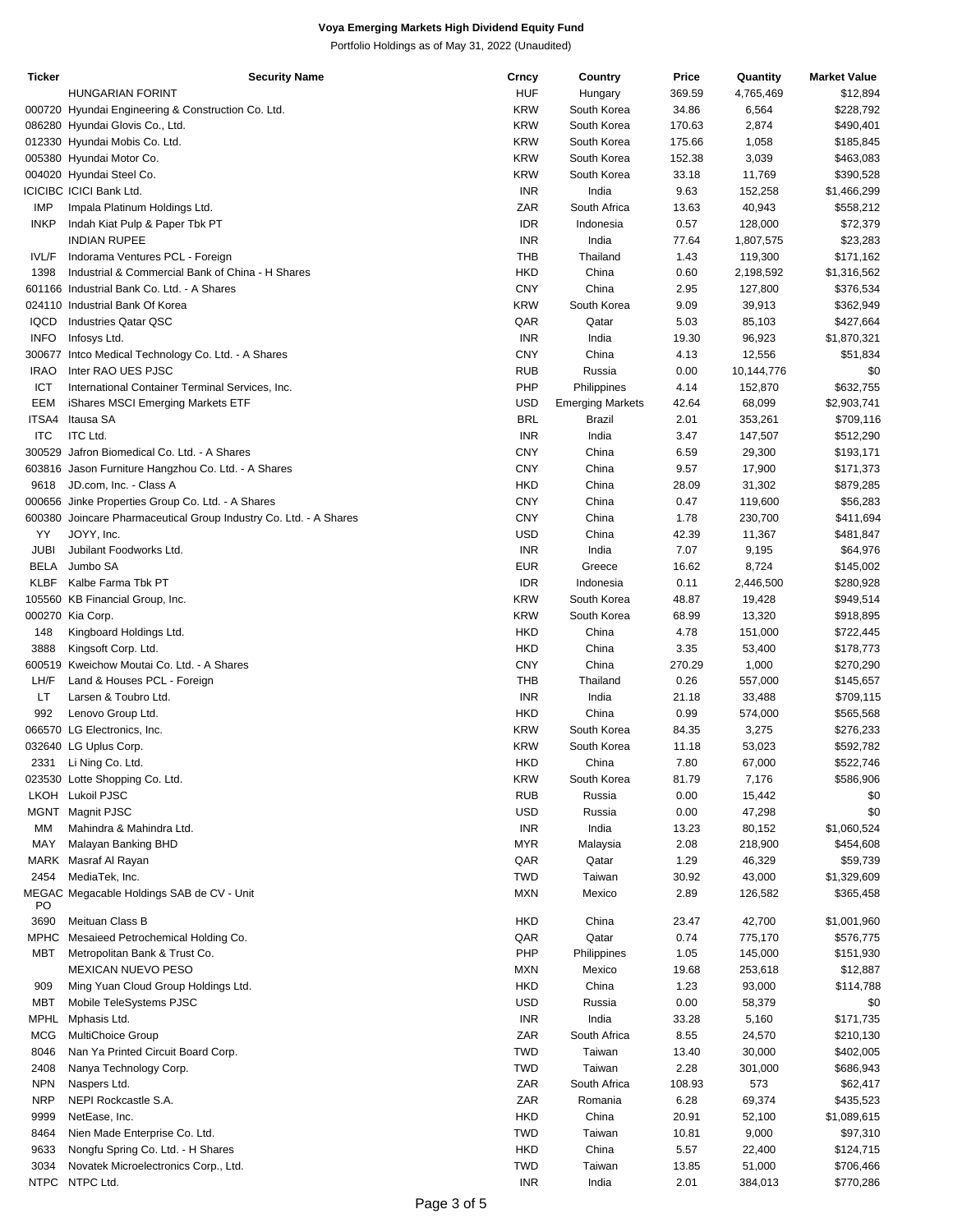| Ticker      | <b>Security Name</b>                                                | Crncy      | Country              | Price   | Quantity  | <b>Market Value</b> |
|-------------|---------------------------------------------------------------------|------------|----------------------|---------|-----------|---------------------|
|             | ONGC Oil & Natural Gas Corp., Ltd.                                  | <b>INR</b> | India                | 1.95    | 335,026   | \$653,366           |
|             | OPAP OPAP S.A.                                                      | <b>EUR</b> | Greece               | 14.93   | 26,790    | \$399,954           |
| <b>OTPT</b> | OTP Bank Nyrt                                                       | <b>HUF</b> | Hungary              | 23.82   | 11,072    | \$263,760           |
|             |                                                                     |            |                      |         |           |                     |
| PAG         | Page Industries Ltd.                                                | <b>INR</b> | India                | 580.04  | 238       | \$138,049           |
| 4966        | Parade Technologies Ltd.                                            | <b>TWD</b> | Taiwan               | 51.58   | 7,000     | \$361,056           |
| 857         | PetroChina Co., Ltd. - H Shares                                     | <b>HKD</b> | China                | 0.53    | 1,460,000 | \$768,833           |
|             | PETR4 Petroleo Brasileiro SA                                        | <b>BRL</b> | Brazil               | 6.29    | 239,445   | \$1,504,923         |
|             | PCHEM Petronas Chemicals Group Bhd                                  | <b>MYR</b> | Malaysia             | 2.34    | 140,200   | \$328,284           |
| 3759        | Pharmaron Beijing Co. Ltd. - H Shares                               | <b>HKD</b> | China                | 12.06   | 34,500    | \$416,070           |
|             | POLISH ZLOTY                                                        | <b>PLN</b> | Poland               | 4.27    |           | \$0                 |
|             |                                                                     |            |                      |         | (1)       |                     |
|             | 005490 POSCO Holdings, Inc.                                         | <b>KRW</b> | South Korea          | 232.44  | 3,126     | \$726,606           |
| 1658        | Postal Savings Bank of China Co. Ltd. - H Shares                    | <b>HKD</b> | China                | 0.74    | 211,000   | \$156,716           |
|             | PWGR Power Grid Corp. of India Ltd.                                 | <b>INR</b> | India                | 2.99    | 85,269    | \$254,671           |
| 1238        | Powerlong Real Estate Holdings Ltd.                                 | <b>HKD</b> | China                | 0.27    | 389,000   | \$104,496           |
|             | PKOW Powszechna Kasa Oszczednosci Bank Polski SA                    | <b>PLN</b> | Poland               | 7.47    | 51,156    | \$382,100           |
| 2912        | President Chain Store Corp.                                         | <b>TWD</b> | Taiwan               | 9.46    | 24,000    | \$227,139           |
|             |                                                                     |            |                      |         |           |                     |
| F           | PTTEP/ PTT Exploration & Production PCL - Foreign                   | <b>THB</b> | Thailand             | 4.92    | 208,600   | \$1,027,027         |
|             |                                                                     |            |                      |         |           |                     |
| QGTS        | Qatar Gas Transport Co. Ltd.                                        | QAR        | Qatar                | 1.03    | 365,176   | \$375,223           |
| QIBK        | Qatar Islamic Bank SAQ                                              | QAR        | Qatar                | 6.36    | 104,027   | \$661,282           |
|             | RADL3 Raia Drogasil SA                                              | <b>BRL</b> | Brazil               | 4.34    | 97,149    | \$421,911           |
| 2379        | Realtek Semiconductor Corp.                                         | <b>TWD</b> | Taiwan               | 15.18   | 54,000    | \$819,591           |
| <b>RNI</b>  | <b>Reinet Investments SCA</b>                                       | ZAR        | South Africa         | 20.29   | 32,692    | \$663,463           |
|             | REPUBLIC OF KOREA WON                                               | <b>KRW</b> | South Korea          | 1237.20 | 25,355    | \$20                |
|             |                                                                     |            |                      |         |           |                     |
| ΝK          | RHBBA RHB Bank Bhd                                                  | <b>MYR</b> | Malaysia             | 1.39    | 314,200   | \$435,290           |
|             |                                                                     | <b>KRW</b> |                      |         |           |                     |
|             | 012750 S-1 Corp.                                                    |            | South Korea          | 57.96   | 1,859     | \$107,749           |
|             | SAFCO SABIC Agri-Nutrients Co.                                      | SAR        | Saudi Arabia         | 39.17   | 4,204     | \$164,652           |
|             | SIPCHE Sahara International Petrochemical Co.                       | SAR        | Saudi Arabia         | 14.27   | 5,932     | \$84,634            |
| М           |                                                                     |            |                      |         |           |                     |
|             | 601058 Sailun Group Co. Ltd. - A Shares                             | <b>CNY</b> | China                | 1.68    | 63,900    | \$107,348           |
|             | 009150 Samsung Electro-Mechanics Co. Ltd.                           | <b>KRW</b> | South Korea          | 124.25  | 5,357     | \$665,630           |
|             | 005935 Samsung Electronics Co., Ltd.                                | <b>KRW</b> | South Korea          | 49.05   | 65,144    | \$3,195,396         |
|             | 006400 Samsung SDI Co., Ltd.                                        | <b>KRW</b> | South Korea          | 462.44  | 1,751     | \$809,733           |
|             | 016360 Samsung Securities Co. Ltd.                                  | <b>KRW</b> | South Korea          | 31.92   | 16,598    | \$529,809           |
|             |                                                                     |            |                      |         |           |                     |
| SOL         | Sasol Ltd.                                                          | ZAR        | South Africa         | 26.15   | 13,763    | \$359,953           |
|             | SECO Saudi Electricity Co.                                          | <b>SAR</b> | Saudi Arabia         | 6.47    | 72,116    | \$466,877           |
| <b>SNB</b>  | Saudi National Bank                                                 | SAR        | Saudi Arabia         | 19.33   | 23,812    | \$460,365           |
|             | SAUDI RIYAL                                                         | SAR        | Saudi Arabia         | 3.75    | 46,676    | \$12,445            |
| <b>STC</b>  | Saudi Telecom Co.                                                   | SAR        | Saudi Arabia         | 27.40   | 33,220    | \$910,317           |
|             | SCB/F SCB X PCL                                                     | THB        | Thailand             | 3.26    | 104,400   | \$340,169           |
|             |                                                                     |            |                      |         |           |                     |
| CHMF        | Severstal PAO                                                       | <b>RUB</b> | Russia               | 0.00    | 4,585     | \$0                 |
|             | 300661 SG Micro Corp. - A Shares                                    | <b>CNY</b> | China                | 43.12   | 1,400     | \$60,375            |
|             | 603858 Shandong Buchang Pharmaceuticals Co. Ltd. - A Shares         | <b>CNY</b> | China                | 2.92    | 50,300    | \$147,116           |
| 1066        | Shandong Weigao Group Medical Polymer Co., Ltd. - H Shares          | <b>HKD</b> | China                | 1.11    | 54,800    | \$60,792            |
|             | 002568 Shanghai Bairun Investment Holding Group Co. Ltd. - A Shares | <b>CNY</b> | China                | 5.31    | 10,558    | \$56,052            |
|             | 900926 Shanghai Baosight Software Co., Ltd. - Class B               | USD        | China                | 3.91    | 33,400    | \$130,498           |
|             |                                                                     |            |                      |         |           |                     |
| 5876        | Shanghai Commercial & Savings Bank Ltd./The                         | TWD        | Taiwan               | 1.74    | 242,000   | \$419,915           |
| 152         | Shenzhen International Holdings Ltd.                                | HKD        | China                | 0.96    | 480,500   | \$462,682           |
| 2313        | Shenzhou International Group Holdings Ltd.                          | HKD        | China                | 13.73   | 14,100    | \$193,577           |
|             | 055550 Shinhan Financial Group Co., Ltd.                            | <b>KRW</b> | South Korea          | 34.81   | 25,000    | \$870,280           |
| SHP         | Shoprite Holdings Ltd.                                              | ZAR        | South Africa         | 13.77   | 18,955    | \$260,927           |
| SSW         | Sibanye Stillwater Ltd.                                             | ZAR        | South Africa         | 3.24    | 73,582    | \$238,281           |
|             |                                                                     |            |                      |         |           |                     |
|             | 002422 Sichuan Kelun Pharmaceutical Co. Ltd. - A Shares             | <b>CNY</b> | China                | 2.67    | 38,500    | \$102,802           |
| 6415        | Silergy Corp.                                                       | TWD        | China                | 102.77  | 4,000     | \$411,074           |
| 1099        | Sinopharm Group Co. - H Shares                                      | HKD        | China                | 2.47    | 86,400    | \$213,705           |
|             | 285130 SK Chemicals Co. Ltd.                                        | <b>KRW</b> | South Korea          | 103.82  | 988       | \$102,574           |
|             | 000660 SK Hynix, Inc.                                               | <b>KRW</b> | South Korea          | 86.67   | 12,350    | \$1,070,415         |
|             | SOUTH AFRICAN RAND                                                  | ZAR        | South Africa         | 15.64   | 21,028    | \$1,344             |
|             |                                                                     |            |                      |         |           |                     |
| <b>SBIN</b> | State Bank of India                                                 | <b>INR</b> | India                | 5.98    | 80,500    | \$481,456           |
| <b>SUNP</b> | Sun Pharmaceutical Industries Ltd.                                  | <b>INR</b> | India                | 11.06   | 75,531    | \$835,350           |
|             | SNGS Surgutneftegas PJSC                                            | <b>RUB</b> | Russia               | 0.00    | 130,134   | \$0                 |
|             | SWAP COLLATERAL UBS                                                 | USD        | <b>United States</b> | 100.00  | 70,000    | \$70,000            |
| 2330        | Taiwan Semiconductor Manufacturing Co., Ltd.                        | TWD        | Taiwan               | 18.91   | 490,962   | \$9,284,547         |
| TCS         | Tata Consultancy Services Ltd.                                      | <b>INR</b> | India                | 43.12   | 12,780    | \$551,096           |
|             |                                                                     |            |                      |         |           |                     |
| <b>TATN</b> | <b>Tatneft PJSC</b>                                                 | <b>RUB</b> | Russia               | 0.00    | 125,422   | \$0                 |
|             | TECHM Tech Mahindra Ltd.                                            | <b>INR</b> | India                | 15.12   | 59,357    | \$897,431           |
|             | VIVT3 Telefonica Brasil SA                                          | <b>BRL</b> | Brazil               | 10.74   | 22,981    | \$246,804           |